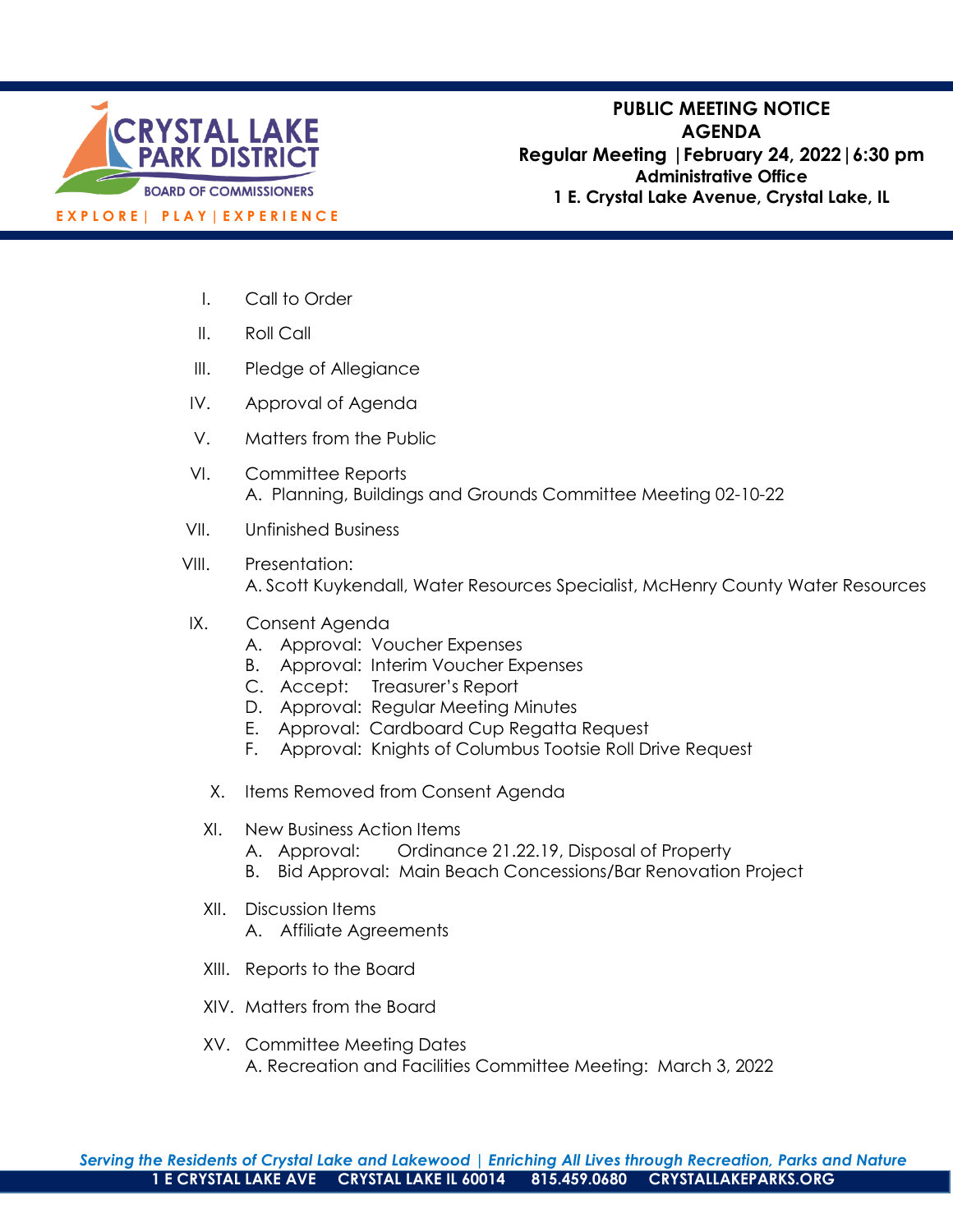- XVI. Executive Session
	- A. Litigation 2 (c) 11
	- B. Personnel 2 (c) 1
	- C. Sale or Lease 2 (c) 6
	- D. Land Acquisition / Lease 2 (c) 5
	- E. Review of Minutes Including Semi-annual Review to Release 2 (c) 21
- XVII. Reconvene
- XVIII. Action from Matters from Executive Session A. Approval: Resolution 21.22.07 Release of Closed Session Minutes
- XIX. Review of Minutes Including Semi-annual Review to Release 2 (c) 21
- XX. Adjourn

**Next Park Board Regular Meeting: March 17, 2022 Administrative Office 6:30pm**

ADA: In compliance with the Americans with Disabilities Act this and all other meetings of the Crystal Lake District are located in facilities that are physically accessible to those who have disabilities. If additional reasonable accommodations are needed for persons who qualify under the Act as having a "disability", please contact the Park District during normal business hours at 815-459-0680 at least 48 hours prior to any meeting so that such accommodations can be provided.